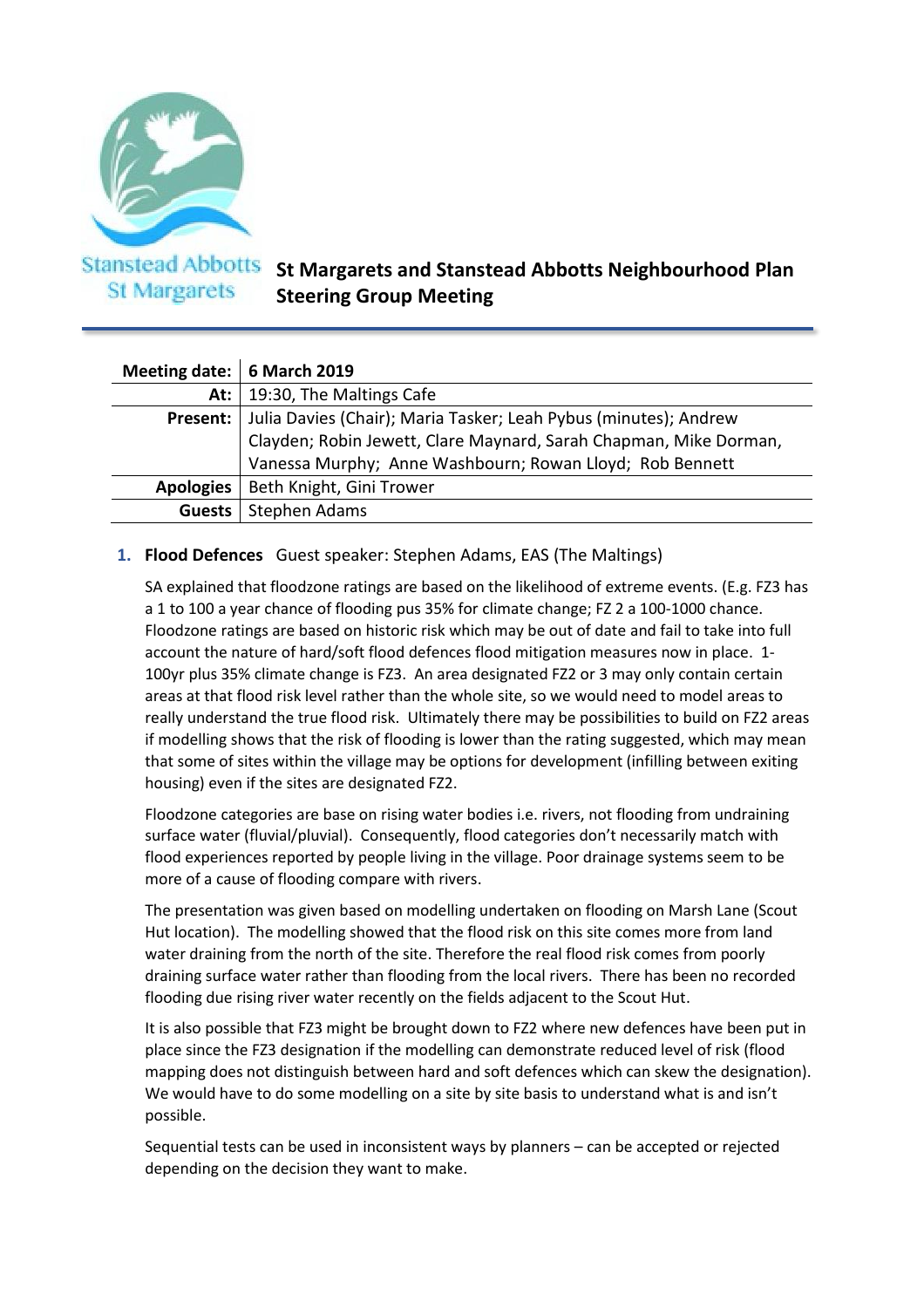#### **2. Updates:**

- Anne W is plotting sites but needs the photos from the walkarounds. **Action:** CM to put back on drop box so the sites can be plotted to go to the next stage on housing.
- **Business group:** draft survey been developed. Simpler than residential survey but will be done in same look and feel. **Action:** Anne to design survey in same style as community survey. Survey will be 4 sides and sent to the 300 business in the village – half are in the Maltings – returned to Andrew Clayden's business in the Maltings area. There may be more businesses in the village than records suggest as some business are run from people's homes. **Action:** use social media to advertise the business survey to maximise reach to any businesses not known of. An open day is being planned for May in the Maltings, similar to the public open days. The business group also consulted with the village club at their monthly meeting, giving a talk on the process. Need to understand business needs over time from start up to expansion and downsizing so village can provide for businesses over a lifetime.
- **Housing group:** call for sites has gone out in the local paper and is on the website. Deadline 5 th April Neighbourhood planning email is on the advert - no responses at the time of reporting. Need to decide what we do if there is no response. **Action:** JD to update the date on assessment. Need to do site assessment criteria now, ahead of the 5 April deadline. **Action:** Management team to discuss need to ask the council to do a housing needs assessment. Character assessment of the village is being carried out –village has been sectioned into 6 character areas with a set of criteria to assess each area against, based on a Planning Aid tool (criteria include: topography, scale, materials, use, views etc). This will help lead to design guidelines to identify sites. Could do with some open village workshops on aspirations for the future of the village to inform this also.
- **Ecology group: Action:** Not met this year due to meet on 20 march. **Action:** CM to send LP the first survey feedback to put into the consultation report. **Action:** all sub groups to add their write ups of open days into the consultation report, here in drop box: [\(https://www.dropbox.com/home/Stanstead%20Abbotts%20%26%20St%20Margarets%20N](https://www.dropbox.com/home/Stanstead%20Abbotts%20%26%20St%20Margarets%20Neighbourhood%20Plan/03.1.%20Comms%20Sub%20Committee/Open%20Day%20Admin?preview=Neighbourhood+plan+consultation+report.docx) [eighbourhood%20Plan/03.1.%20Comms%20Sub%20Committee/Open%20Day%20Admin?pr](https://www.dropbox.com/home/Stanstead%20Abbotts%20%26%20St%20Margarets%20Neighbourhood%20Plan/03.1.%20Comms%20Sub%20Committee/Open%20Day%20Admin?preview=Neighbourhood+plan+consultation+report.docx) [eview=Neighbourhood+plan+consultation+report.docx\)](https://www.dropbox.com/home/Stanstead%20Abbotts%20%26%20St%20Margarets%20Neighbourhood%20Plan/03.1.%20Comms%20Sub%20Committee/Open%20Day%20Admin?preview=Neighbourhood+plan+consultation+report.docx)

Steering group needs a workshop to bring together the ecology maps with the housing sites – layer over the different maps. Anne has over-layered housing sites with the natural environment. Need to map bridal ways/public access so these don't get blocked off. Need a policy to protect public rights of way from being blocked by developments.

- **Heritage:** Clear what is above the ground but need to know what is underground so we can ask for investigations. RB is using photos and maps to try and identify where there may be possible historical sites and features, and is in touch with Heritage Teams which has a report on archaeological sites of interest close to our boundary. Already found: Neolithic henge found in St Margarets, with possible sites north of Kitten Lane. RB looking around the settlement area to identify anything there and plot it. Needs to be included in the workshop referred to above.
- **Communications:** Dates to go into schools have been set. Looking for people to cover the events. Feeling like too much of a push to do before Easter **Action:** CM to go back to head to find new dates but need to be conscious of what will work for the schools. 2x1hr sessions for different year groups recommended. Need to keep groups small if we want to do